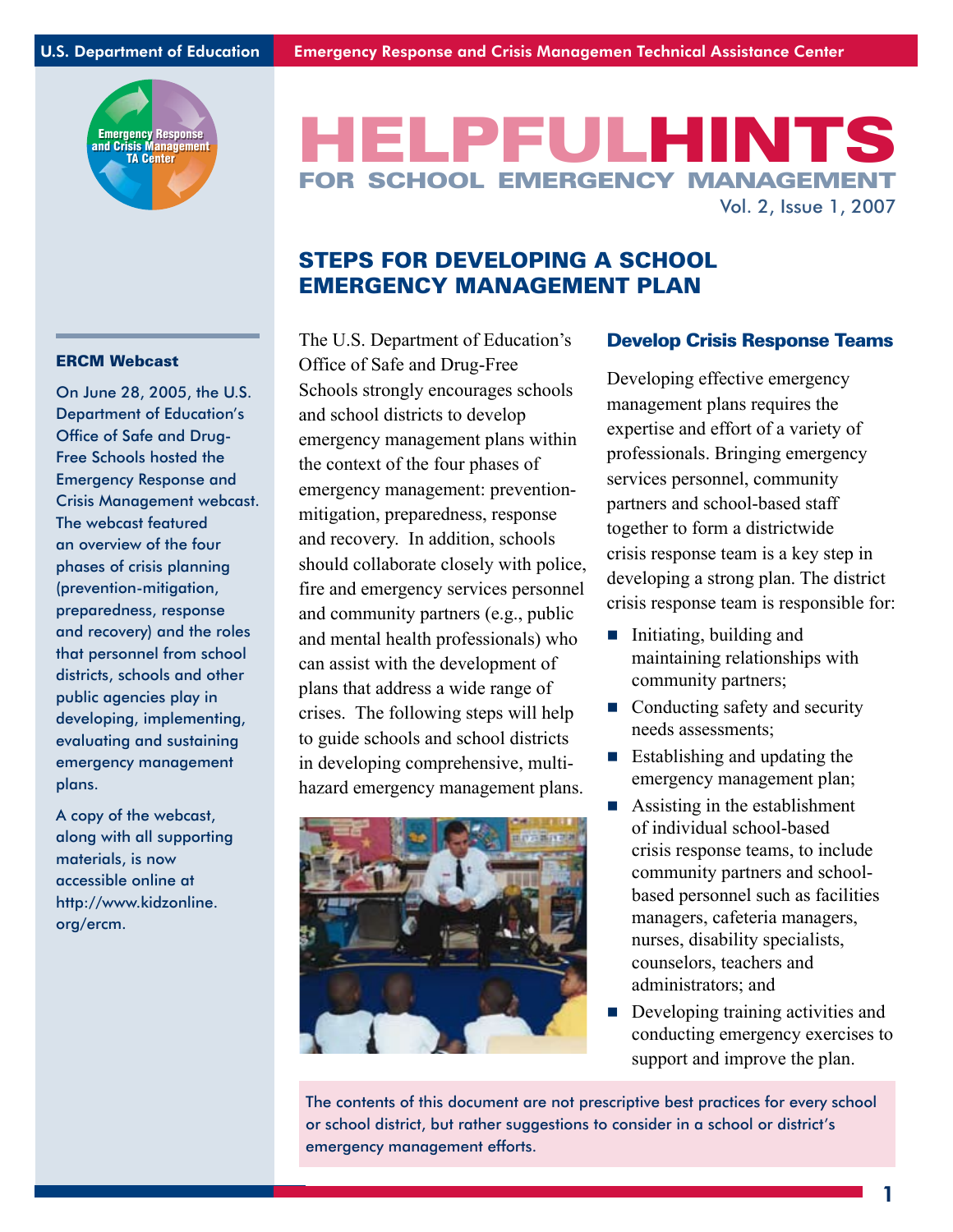# Align Planning and Procedures With Federal, State and Local Efforts

Schools and school districts should coordinate their emergency management activities, plans and resources with federal, state and local agencies to ensure alignment with and compliance to certain policies, initiatives and programs. Schools and school districts should also ensure that their emergency management plans are aligned with the U.S. Department of Homeland Security's National Incident Management System (NIMS). The NIMS is the national, unified response plan used by first responders to prepare, coordinate and execute responses to all types of emergencies. Complying with the NIMS allows federal, state, local and private agencies to jointly manage incidents and ensures a smooth and effective response to all emergencies. The NIMS, available at http://www.fema. gov/emergency/nims/index.shtm,

offers schools and school districts formalized guidance and support with:

- **Implementing** well-integrated response procedures and resources during an incident;
- Facilitating a smooth transfer of command and effective activation of additional resources; and
- **Providing clear communication** to all first responders, school staff, families and the media.

In addition to the NIMS, the following resources will assist schools and school districts in ensuring their emergency management plans are closely aligned with federal preparedness policies:

**DHS State Homeland Security Contacts**, available

at http://www. dhs.gov/xgovt/ editorial 0291. shtm, is a list of agencies, by state, that offer resources and support to assist schools in developing their emergency management plans.



**The Federal Emergency Management Agency (FEMA)** and its state counterparts provide valuable guidance and resources to: support collaboration between school districts and community partners; guide preparedness efforts; and effectively manage incidents. The FEMA Web site is accessible at http:// www.fema.gov, and its list of regional and state emergency management agencies is available at http://www.fema. gov/about/contact/statedr.shtm.  $\overline{\phantom{a}}$ 

# Conduct Assessments

To strengthen an emergency management plan, crisis response teams should use assessment tools to:

 $\blacksquare$  Identify and prioritize risks and hazards to the school community and take into consideration the possible effects of natural, biological or manmade disasters on the school and local community;

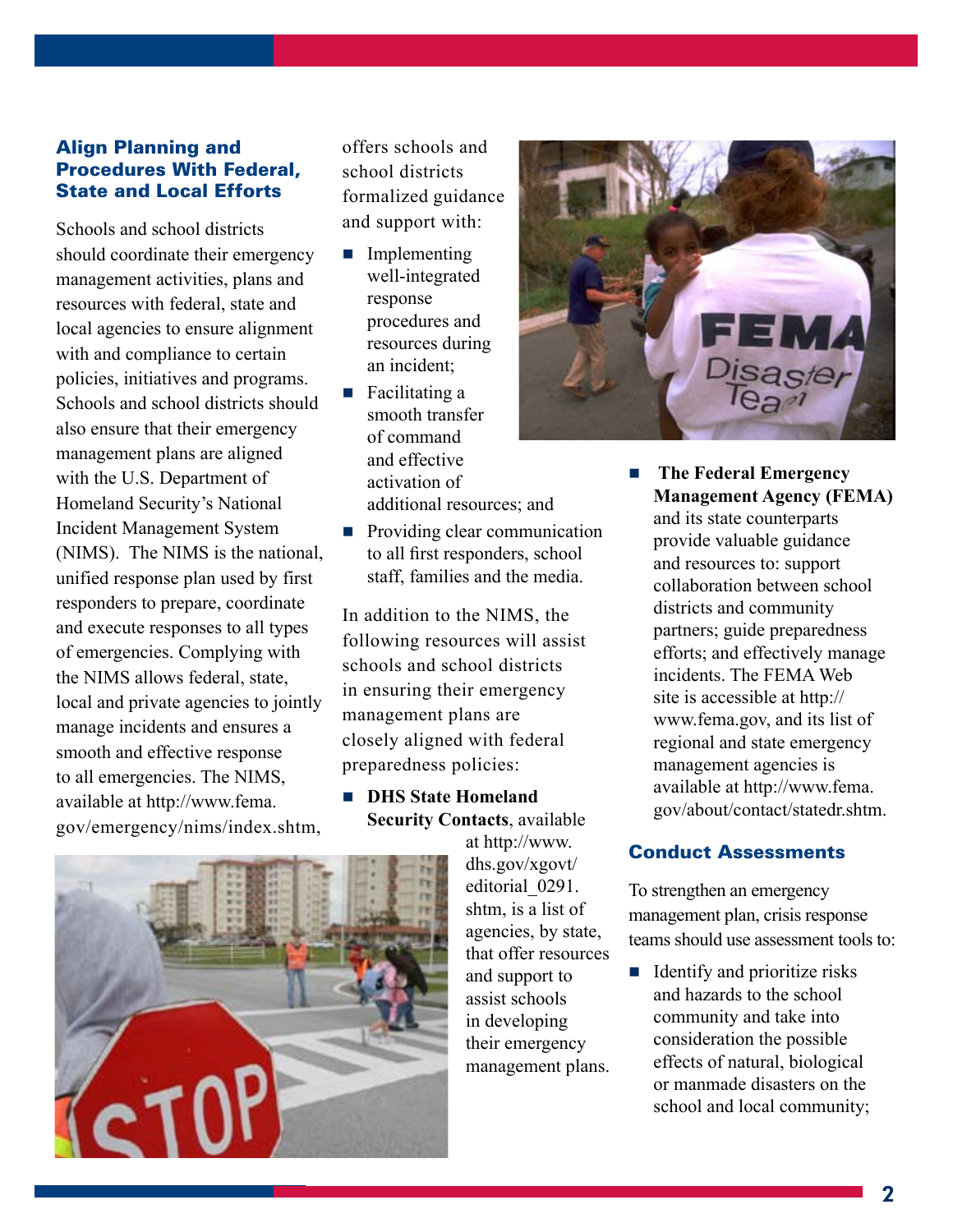

- Appraise the conditions of school buildings and campuses; m.
- **Assess schools' social and** emotional cultures and climates;
- $\blacksquare$  Identify gaps in security policies and procedures;
- Identify and obtain community and staff resources; and
- Identify any specific concerns for individuals with disabilities and special needs.

# Establish and Institutionalize the Incident Command System (ICS)

As part of the emergency management plan development process, schools and school districts should establish an Incident Command System (ICS). The ICS is the response

infrastructure designated under the NIMS to facilitate effective and efficient incident management. The ICS utilizes five functional areas (Command, Operations, Planning, Logistics and Finance-Administration) for managing all incidents, integrating facilities and resource management, establishing equipment standards and creating a common incident management organization. Establishing an ICS involves:

- Identifying key team roles and functions;
- **Assessing staff skills;**
- $\blacksquare$  Predesignating staff for each ICS area;
- Coordinating with community partners to identify roles and responsibilities;
- Assigning key individual roles and functions; and
- Creating lines of succession (backup) for all key positions.

# Develop Policies and **Protocols**

A comprehensive, multi-hazard emergency management plan should include district policies for a variety of incidents. Example issues to be addressed in the policies and procedures section of an emergency management plan include:

- $\blacksquare$  Protocols for making decisions about school closures and reopenings;
- Policies for handling student deaths;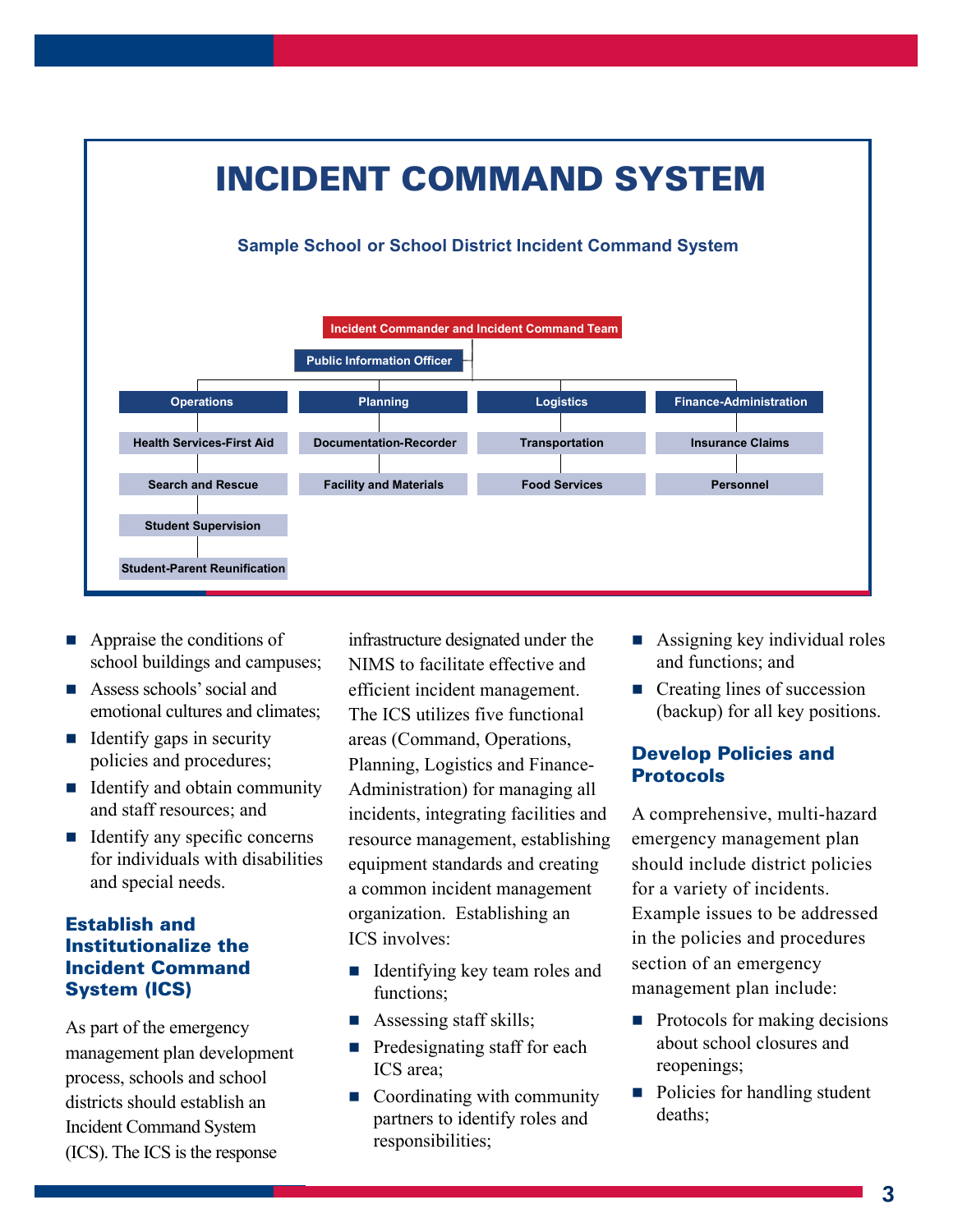- Plans for recording and reporting crisis events and response actions;
- Communication protocols for crisis events;
- **Protocols for students, staff and** faculty for specific incidents (e.g., bomb threats, shooter on campus, hurricanes, etc.); and
- Continuity of operations plans (COOPs).

At a minimum, school and school district emergency management plans should outline procedures for faculty, staff and students for the following three primary responses:

- **Evacuation:** when it is safer outside the school than it is inside the school.
- **Lockdown:** when there is an immediate threat of violence in or on school grounds.
- **Shelter-in-place:** when students and staff must remain in a school building for extended periods of time during an event such as a chemical spill or terrorist attack.



#### **Establish Communications** Plans

Open lines of communication among crisis response team members, community partners, staff, students, district personnel, parents and the media before, during and after an incident is a critical component of emergency management. Therefore, an effective emergency management plan should incorporate a detailed communications plan for the district and each school. The communications plan must:

- $\blacksquare$  Create, in advance, policies and plans for communicating emergency information with the public;
- Develop procedures for maintaining communication among administrators, staff and students, as well as between community partners, parents and the media;
- Establish alternative communication devices and methods not connected to the main power source in case of power outages, downed phone lines or an overwhelming number of cellular calls; and  $\overline{\phantom{a}}$
- $\blacksquare$  Identify a public information officer (PIO) who will serve as the primary spokesperson to the media and the public during a crisis.



#### Create a Student-Parent Reunification Plan

When students and staff have been evacuated to an alternate site, school administrators or the crisis response team will implement a school's student-parent reunification plan for releasing students to their parents and guardians. A strong reunification plan will:

- **Designate reunification sites** and outline the procedures for releasing students;
- **Maintain updated student** emergency information that details students' special needs and any medical or custody issues, and incorporate guidelines for storing the information in a secure location accessible to authorized personnel;
- Outline parental notification methods such as the use of calling trees, local media channels or an automated alert system; and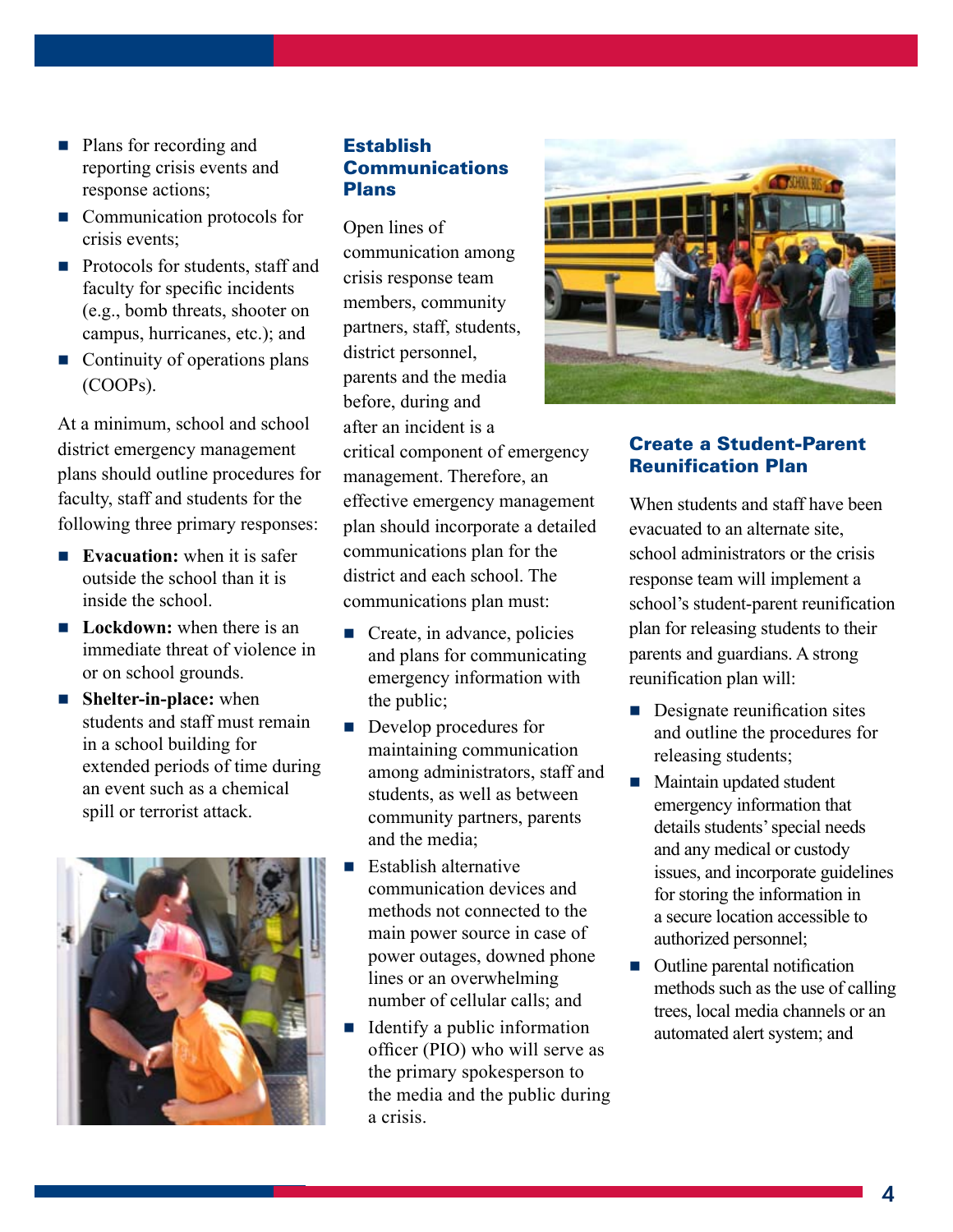**Disseminate information** about the reunification plan throughout the school year using school Web pages, e-mail blasts, letters to parents and guardians and PTA meetings so that when an emergency does occur, parents and guardians will know what is expected of them as well as how and where to access pertinent information.

#### Stock Emergency Go-kits and Supplies

Every school should equip and store emergency supplies and "go-kits." Go-kits include emergency supplies that can be easily accessed and transported in the event of an evacuation or other emergency. Contents of go-kits are generally outlined in a school's emergency management plan. Typical go-kits are:

- Stored in backpacks or duffle bags and placed in readily accessible and secure locations;
- Equipped with supplies that address the needs of the specific school, its population, climate, facilities and resources; and
- $\blacksquare$  Include a first-aid kit, emergency procedures and student attendance rosters.

# Provide Training to Faculty and Staff

Emergency management training for school and school district staff helps to ensure that the emergency management plans are well understood. Effective training is:

- Based on the school district's prioritized needs, risks and vulnerabilities;  $\overline{\phantom{a}}$
- Conducted with community partners;
- Based on a multi-hazard approach to emergency management;
- Scheduled routinely, at least once an academic year;  $\overline{\phantom{a}}$
- Customized and presented to all stakeholders;
- Documented in school and school district records; and
- **Provided to all staff, including** front office staff, custodial staff, teachers, nurses, cafeteria workers, bus drivers and substitutes.

After the school and school district have conducted their training sessions, revisions to the plan and the training sessions should be made as needed.

# Design and Conduct Functional Emergency **Exercises**

Functional emergency exercises are simulations of emergency situations and are integral to the development of an effective emergency management plan. Exercises may range from basic orientations and seminars with the district's crisis response team to tabletop exercises and fullscale communitywide drills that realistically portray a crisis and require the activation of an ICS. When conducted collaboratively with first responders, exercises provide a designated time to:



- **Strengthen working relationships** among community partners;
- **Practice the school and** school district's emergency management plans;
- $\blacksquare$  Identify the areas in need of further development or revision;
- Conduct debriefings;
- Develop after-action reports that detail what happened (i.e., what decisions were made, what worked and what did not, and what plan components need to be revised).

# Publish and Disseminate the Plan

Once the emergency management plan has been developed, it is the school district's responsibility to disseminate the plan to the appropriate stakeholders. Prior to disseminating the plan, the district may want to consider:

Determining the amount and type of information needed by each stakeholder;